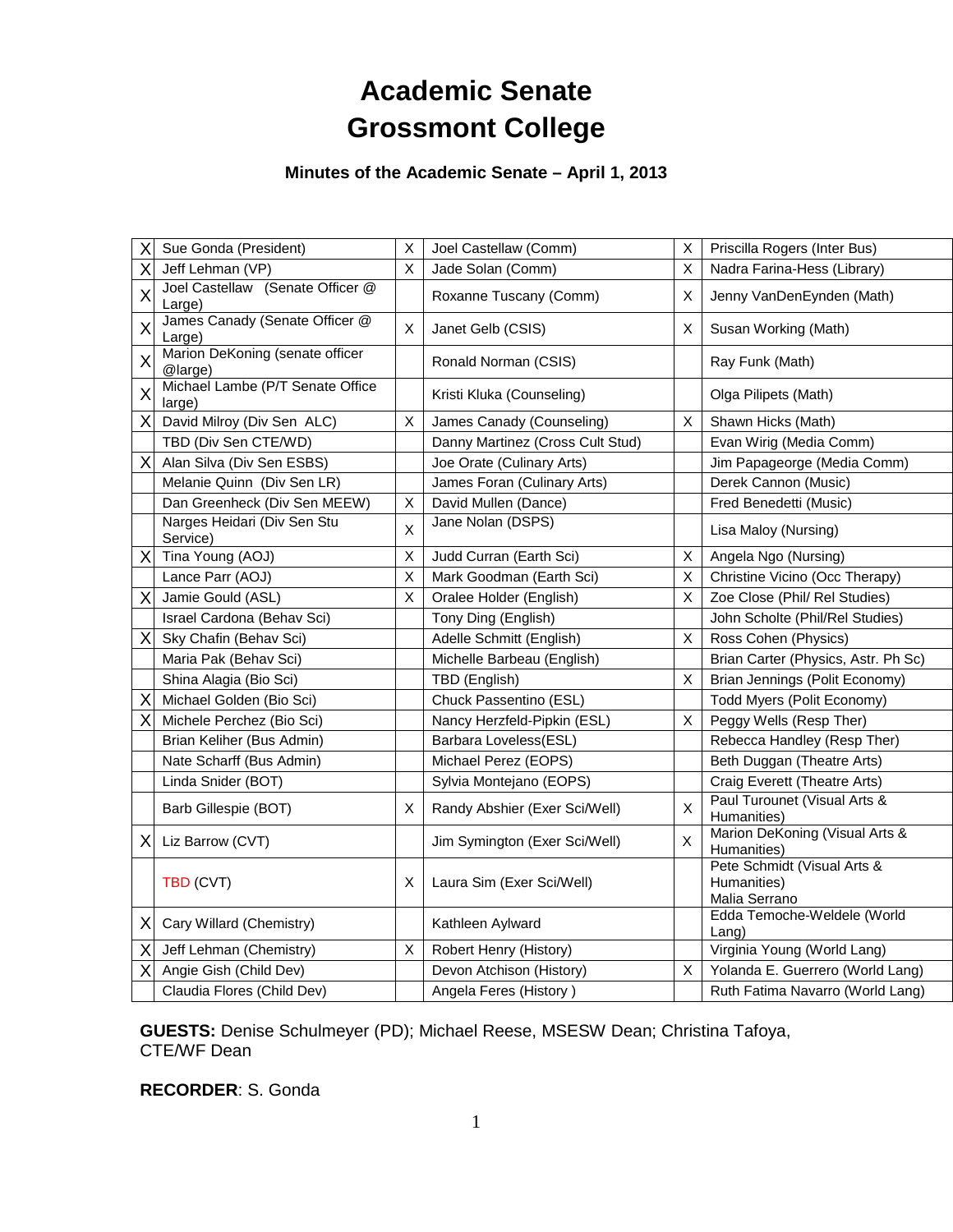## **I. CALL TO ORDER (11:10)**

- **A. Public Comment**: David Milroy and Sue Gonda reminded everyone about the film and discussion: "Anatomy of Hate – A Dialogue for Hope." This is a 90-mintues film beginning 3:30 on Wednesday, April 3. Discussion with the director Mike Ramsdell will follow the film.
- **B. Approval of Agenda: M/S/U: Working/Lambe**
- **C. Approval of Minutes from March 18, 2013: M/S/U: Working/DeKoning**

## **II. PRESIDENT'S REPORT – Sue Gonda**

- At the March Board meeting, sabbaticals were approved and the Chancellor and members of the board commented on the outstanding proposals. There were 17 applications; the Sabbatical Leave Committee approved the 9 approved by the Board (from GC: Chris Hill, Brian Jennings, Jade Solan, Gopa Patnaik, Pearl Lopez, Jennifer Bennett)
- GC Planning & Resources:
	- o President Sunny Cooke announced that she was contacted to be part of the American Association of Community Colleges national conference in which GC will be profiled. GC is recognized as one of the top 5 in the nation to connect our planning and resources with our mission and strategic plan. Grossmont is one three CCs to be highlighted. Thanks to Chris Hill & Shirley Pereira, who received the Innovators award a few years ago for their work in creating a more meaningful and functional process. Thanks to Sunny and Tim Flood, who provided admin leadership in improving our processes.
	- o Recap where Prop 30 one-time money is being spent:
		- Additional classes this semester
		- **Additional classes for summer**
		- Finished the prioritized list of proposals submitted in the planning process – everyone who had proposals with money that could be spent during this fiscal year.
		- Asked divisions what kind of last-minute equipment needs could be funded this fiscal year
		- Three faculty members in addition to the three critical emergency faculty hires
	- o P & R agreed to move forward with two administrator positions:
		- **Dean, College Planning and Institutional Effectiveness (summary** attached). The Research Liaison is currently doing much of the work, along with others noted in the summary. We need stability of someone who gets, links, and analyzes data related to our college-wide priorities (versus a rotation faculty position). The Research Liaison duties will be reduced to work with program review.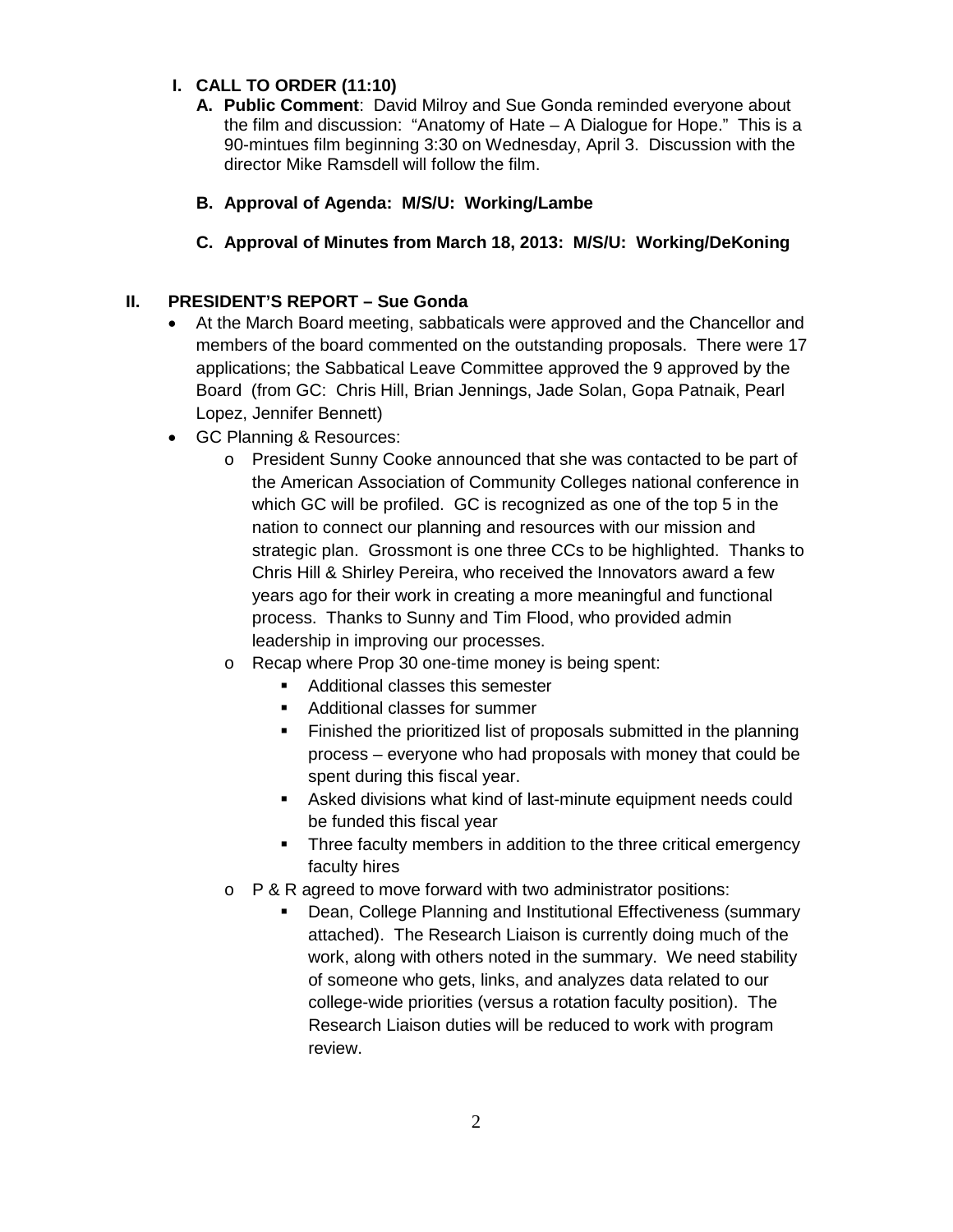- **EXECO COMMUNITY Relations (formerly held as contracted COMMUNITY** position by Rick Griffin, now Susan Gembrowski; last filled by Susan Herney when Sunny first arrived.
- o ADSOC Looked at Planning & Resources membership after the question in Senate about a representative from Basic Skills Committee. The committee recommends adding the basic skills faculty co-chair (or designee) because the committee reports to P&RC. There will still be same number of faculty reps on the committee (12). A recommendation will be brought to P & R and then back here to Senate for information.

## **III. COMMITTEES**

## **A. Committee Member Confirmation**

A motion was made to confirm Sheri Strothers (ALC) for TTLC Victoria Curran (ALC) for Rank Committee (beginning in Fall) :

## **M/S/U VandenEynden/Working**

## **IV. ACTION ITEMS - none**

## **V. INFORMATION ITEMS**

#### **A. Proposal to modify G.E. competency requirements and Area A (Attachment A) – Jeff Waller**

The Area III, Competency Requirement, has been expanded. The proposal shows that the Math department has created the ability for students to show competency in math through a course or assessment. Philosophy 125 and 130, which had previously been removed from Area A, have now been placed back as an option.

## **B. Nomination Period for Senate Officers is closed.**

Meeting adjourned 11:45 am

The Academic Senate minutes are recorded and published in summary form. Readers of these minutes must understand that recorded comments in these minutes do not represent the official position of the Academic Senate. The Academic Senate expresses its official positions only through votes noted under "Action."